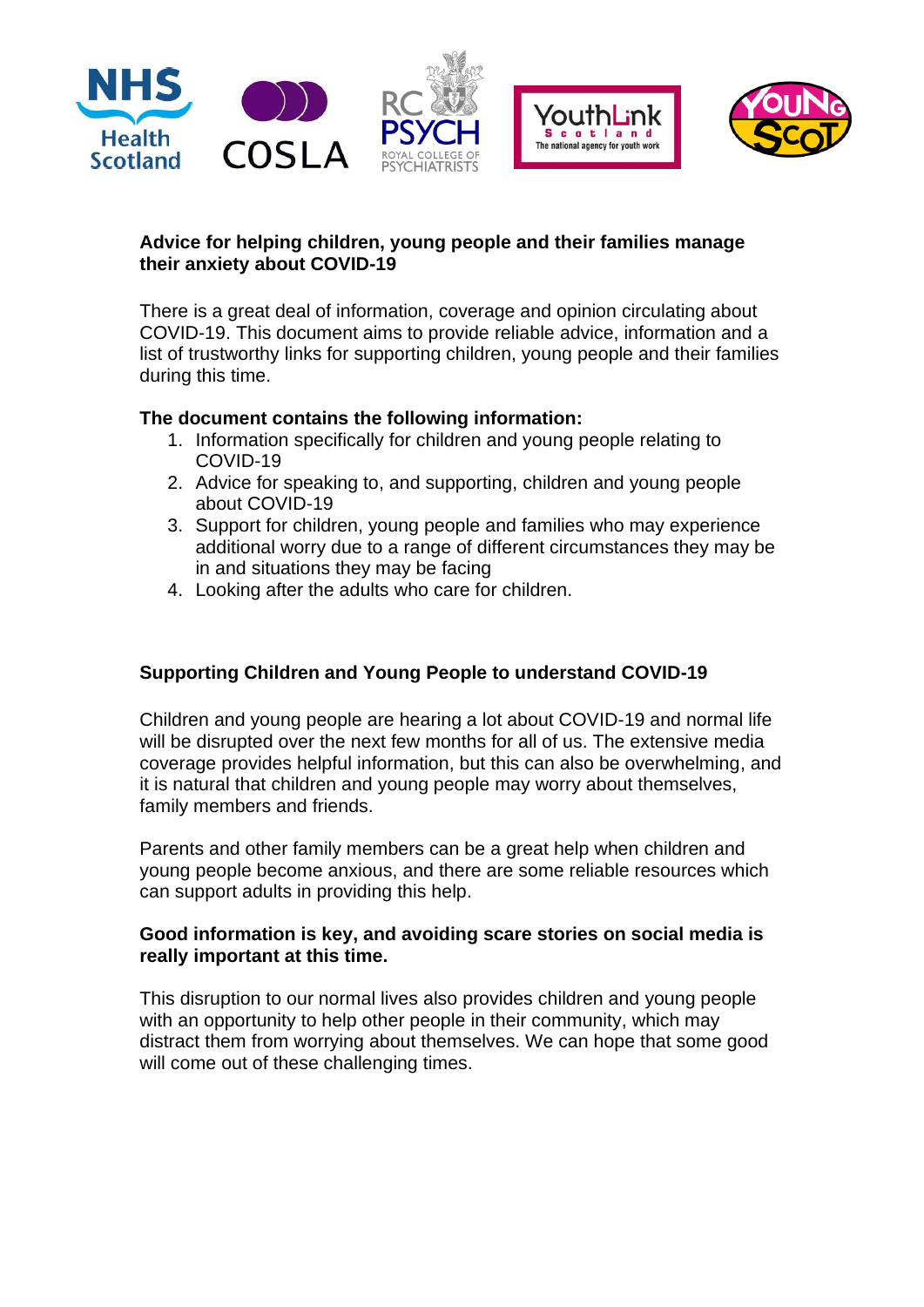# **The following is provided by the World Health Organisation:**

### *General population*

- *1. COVID-19 has affected, and is likely to affect, people from many countries, in many geographical locations. Don't attach it to any ethnicity or nationality. Be empathetic to those who got affected, in and from any country. Those with the disease have not done anything wrong.*
- *2. Don't refer to people with the disease as "COVID-19 cases", "victims" "COVID-19 families" or the "diseased". They are "people who have COVID-19", "people who are being treated for COVID-19", "people who are recovering from COVID-19" and after recovering from COVID-19 their life will go on with their jobs, families and loved ones.*
- *3. Avoid watching, reading or listening to news that causes you to feel anxious or distressed; seek information mainly to take practical steps to prepare your plans and protect yourself and loved ones. Seek information updates at specific times during the day once or twice. The sudden and near-constant stream of news reports about an outbreak can cause anyone to feel worried. Get the facts. Gather information at regular intervals, from WHO website and local health authorities platforms, in order to help you distinguish facts from rumours.*
- *4. Protect yourself and be supportive to others. Assisting others in their time of need can benefit the person receiving support as well as the helper.*

### *For caretakers of children:*

- *1. Help children find positive ways to express disturbing feelings such as fear and sadness. Every child has his/her own way to express emotions. Sometimes engaging in a creative activity, such as playing and drawing can facilitate this process. Children feel relieved if they can express and communicate their disturbing feelings in a safe and supportive environment.*
- *2. Keep children close to their parents and family, if considered safe for the child, and avoid separating children and their caregivers as much as possible. If a child needs to be separated from his/her primary caregiver, ensure that appropriate alternative care is provided and that a social worker, or equivalent, will regularly follow up on the child. Further, ensure that during periods of separation, regular contact with parents and caregivers is maintained, such as twice-daily scheduled phone or video calls or other age-appropriate communication (e.g. social media depending on the age of the child).*
- *3. Maintain familiar routines in daily life as much as possible, especially if children are confined to home. Provide engaging age appropriate activities for children. As much as possible, encourage children to continue to play and socialize with others, even if only within the family when advised to restrict social contract.*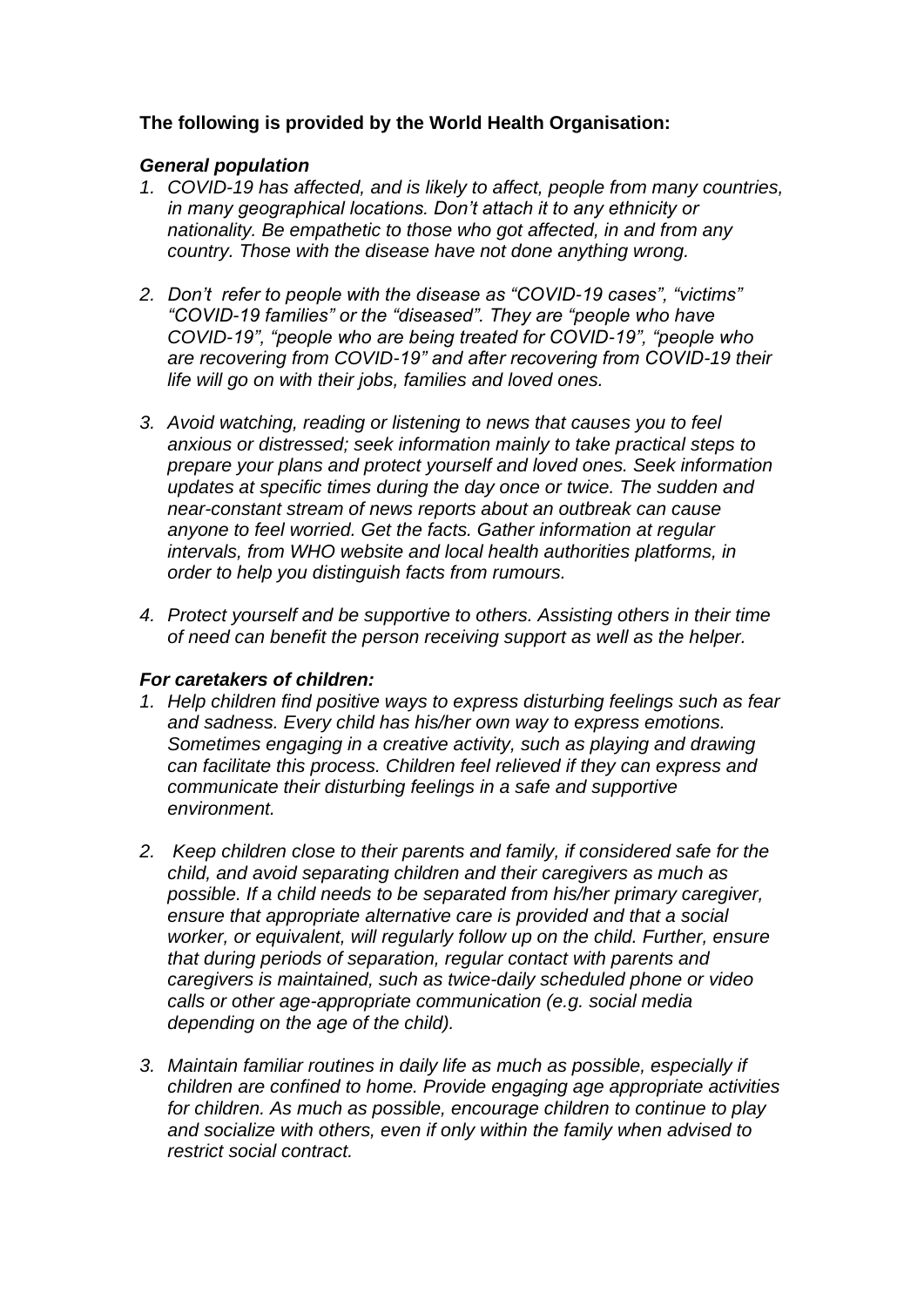*4. During times of stress and crisis, it is common for children to seek more attachment and be more demanding of parents. Discuss the COVID-19 with your children in an honest and age-appropriate manner. If your children have concerns, addressing those together may ease their anxiety. Children will observe adults' behaviours and emotions for cues on how to manage their own emotions during difficult times.* 

### **Some things you could look at together with your child Young Scot COVID-19 Website:**

A website dedicated to information and support relating to COVID 19. This will be continually updated and links added to information you can trust <https://young.scot/campaigns/national/coronavirus>

#### **This is an age appropriate news source:**

<https://www.bbc.co.uk/newsround/51204456>

This clip is called: "Advice if you're upset by the news". It will help children to know that their feelings are a natural response to the unusual situation <https://www.bbc.co.uk/newsround/13865002>

Other sources of information for children on helping children understand COVID-19 <https://www.youtube.com/watch?v=OPsY-jLqaXM>

This short clip gives advice on worries related to COVID-19 <https://youtu.be/ME5IZn4-BAk>

A short book to help explain COVID-19 and discuss emotions <https://www.mindheart.co/descargables>

**Some advice to help explain and talk to your child about COVID-19** Talking to your child about COVID-19 [https://www.children1st.org.uk/help-for-families/parentline-scotland/guidance](https://www.children1st.org.uk/help-for-families/parentline-scotland/guidance-advice/talking-to-children-about-coronavirus)[advice/talking-to-children-about-coronavirus](https://www.children1st.org.uk/help-for-families/parentline-scotland/guidance-advice/talking-to-children-about-coronavirus)

How to talk to your child about coronavirus (COVID-19) [https://www.unicef.org/coronavirus/how-talk-your-child-about-coronavirus](https://www.unicef.org/coronavirus/how-talk-your-child-about-coronavirus-covid-19)[covid-19](https://www.unicef.org/coronavirus/how-talk-your-child-about-coronavirus-covid-19)

This clip discusses parents and carers looking after their mental health and ideas to reduce worry in children <https://youtu.be/ZnANLAcpRZ4>

**Information about managing children and young people's anxiety** [https://www.who.int/docs/default-source/coronaviruse/helping-children-cope](https://www.who.int/docs/default-source/coronaviruse/helping-children-cope-with-stress-print.pdf)[with-stress-print.pdf](https://www.who.int/docs/default-source/coronaviruse/helping-children-cope-with-stress-print.pdf)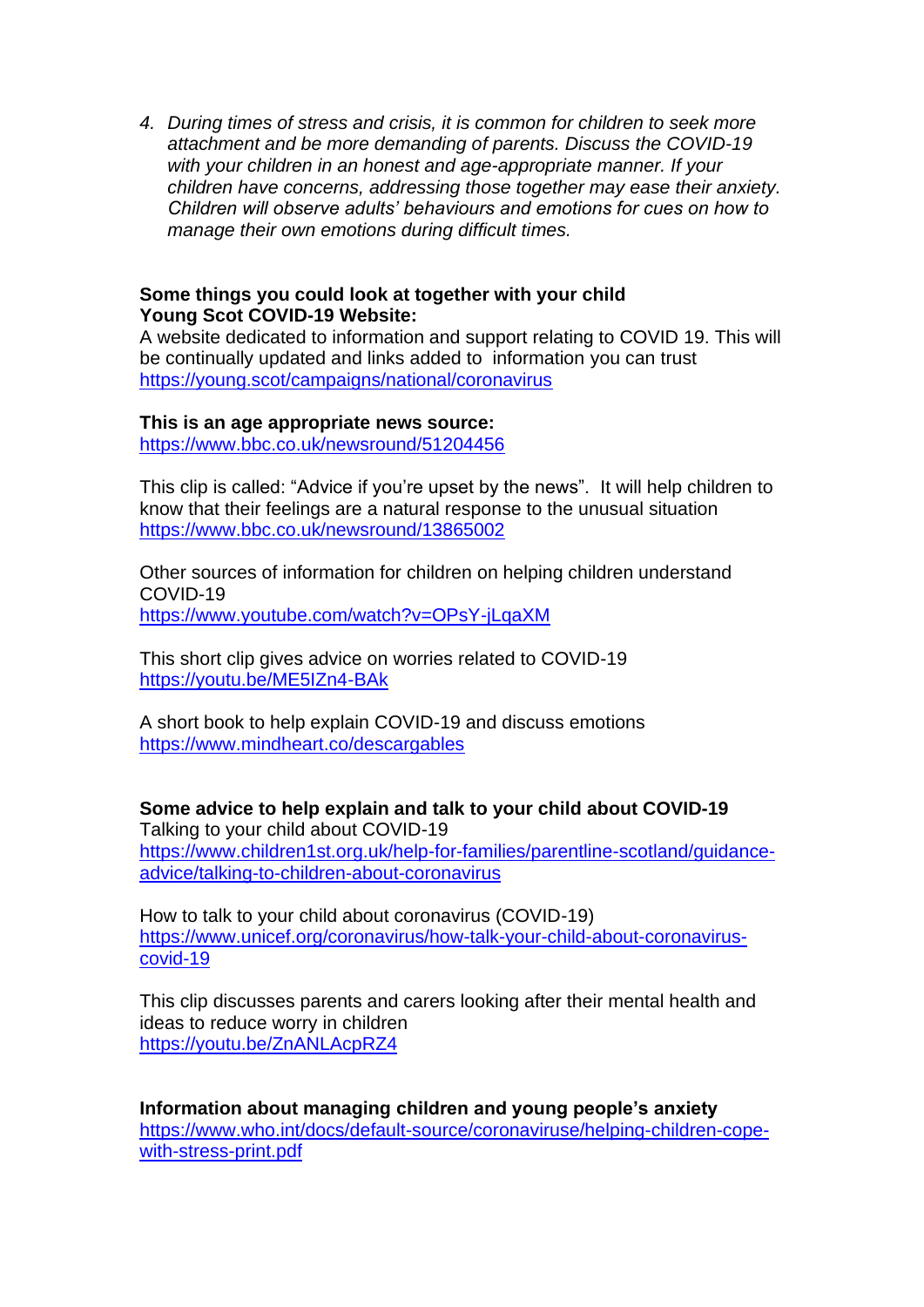[https://www.nhsinform.scot/illnesses-and-conditions/mental-health/anxiety](https://www.nhsinform.scot/illnesses-and-conditions/mental-health/anxiety-disorders-in-children)[disorders-in-children](https://www.nhsinform.scot/illnesses-and-conditions/mental-health/anxiety-disorders-in-children)

<https://www.handsonscotland.co.uk/anxiety>

### **Supporting children and young people with existing mental health difficulties**

Some children and young people may already have difficulties with their mental health and are already receiving treatment from services.

They may become extremely anxious about COVID-19 and may develop new or more severe anxiety symptoms e.g. feel the need to wash their hands compulsively, struggle to get to sleep or experience panic symptoms.

It is really important that they are helped to use any coping strategies they may have already developed through work with counsellors, clinicians or others who support them like relaxation exercises, distraction or use of a worry box etc.

If they are taking prescribed medicine, it is important that they continue to take this regularly as prescribed and that repeat prescriptions are arranged well in advance.

If they are attending Child and Adolescent Mental Health Services (CAMHS) or another support service, the clinicians or professionals they see may arrange to speak to them over the telephone or through a secure conference call instead of bringing them into clinics.

If their usual clinician is on leave or is deployed to another service, there may be arrangements for cover from other people in the service.

Parents or carers who are worried about their child's mental health should contact their clinic directly for advice, rather than presenting with their child to an A and E department.

Many organisations are developing information and resources specifically for people who are living with specific mental illnesses.

For example Beat, the eating disorder charity have a page on Covid-19 <https://www.beateatingdisorders.org.uk/coronavirus> and are also running a new support group "The Sanctuary" every day to support those with eating disorders.

OCD UK have also put together information and advice for people with Obsessive Compulsive Disorder: [https://www.ocduk.org/ocd-coronavirus](https://www.ocduk.org/ocd-coronavirus-summary/)[summary](https://www.ocduk.org/ocd-coronavirus-summary/)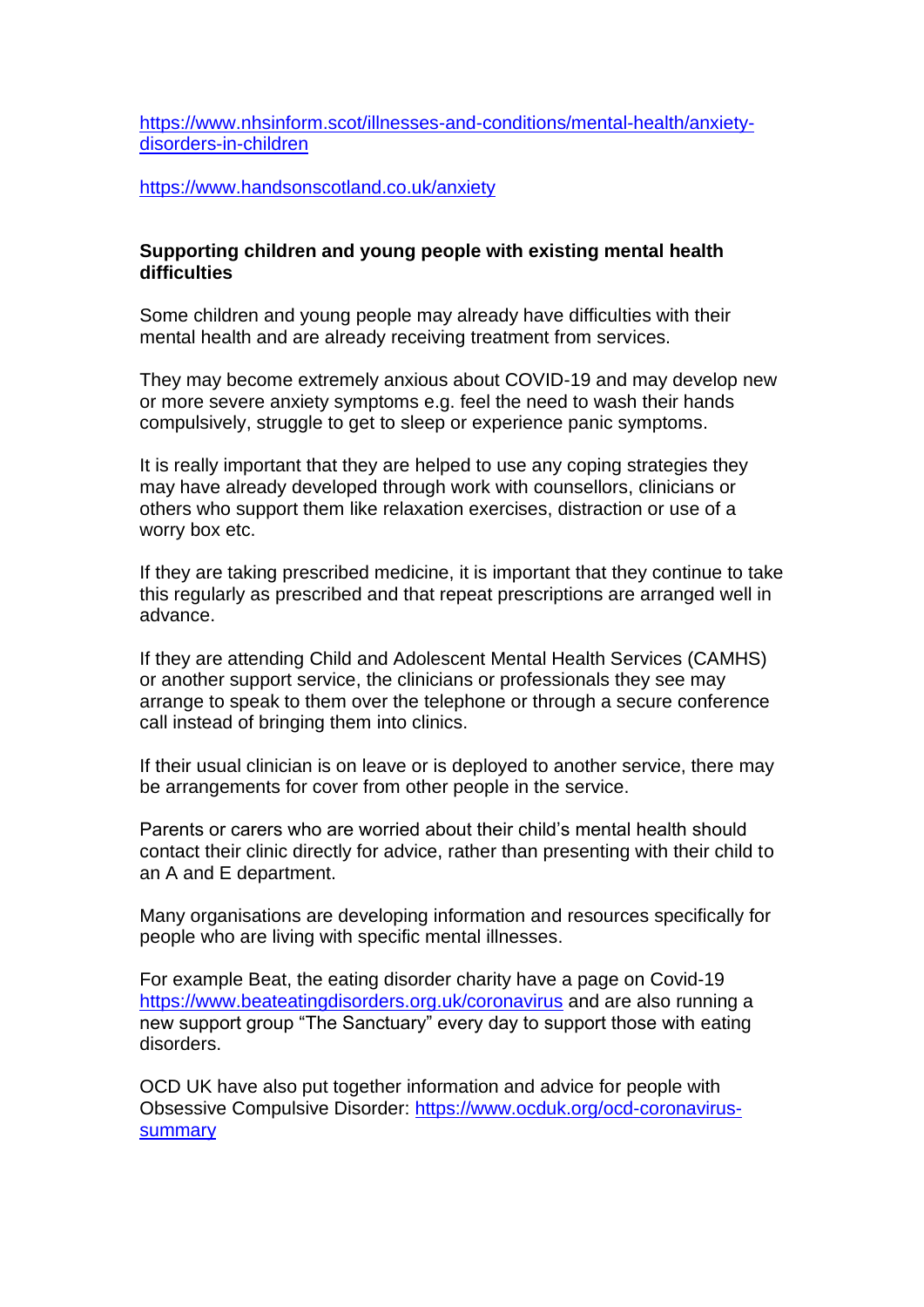### **Supporting children and young people with autism, neurodevelopmental disorders and/or learning disability**

Some children or young people will find the raised anxiety levels at home, school or in their community hard to manage and if schools are closed, this will place particular pressure on their families.

It is important that they are given clear information about COVID-19 in an accessible way which emphasises that although any of us may become ill, they are not expected to become very sick and they might not even notice that they have the infection.

Parents and carers will know best what helps their children when they are worried and trying to keep them busy and active as much as possible is best.

Relaxation and self-soothing strategies are useful and trying to make the change in routine, and the need for frequent hand washing, fun might be difficult but can bring down anxiety levels.

#### **Easy read information about COVID 19:**

[https://www.enable.org.uk/wp-content/uploads/2020/03/COVID19-ES15-](https://www.enable.org.uk/wp-content/uploads/2020/03/COVID19-ES15-Coronavirus-Easy-Read-1.pdf) [Coronavirus-Easy-Read-1.pdf](https://www.enable.org.uk/wp-content/uploads/2020/03/COVID19-ES15-Coronavirus-Easy-Read-1.pdf)

**Hand washing tips for people with sensory difficulties** <https://www.sensoryintegration.org.uk/News/8821506>

### **Supporting children and young people who are looked after**

Children and young people who are looked after may be facing particular difficulties

It is important that any decisions which are made relating to a child or young persons support, placement or circumstances, are explained to them clearly and the rationale set out.

"COVID-19" alone cannot be used as an explanation for a change in arrangements; detail around why should be provided (for example, if their usual social worker or support worker has to work elsewhere, or is absent, or if family contact arrangements change).

Stability and continuity in arrangements should be the priority, where safe and possible, but where this is not possible time should be taken to calmly explain why.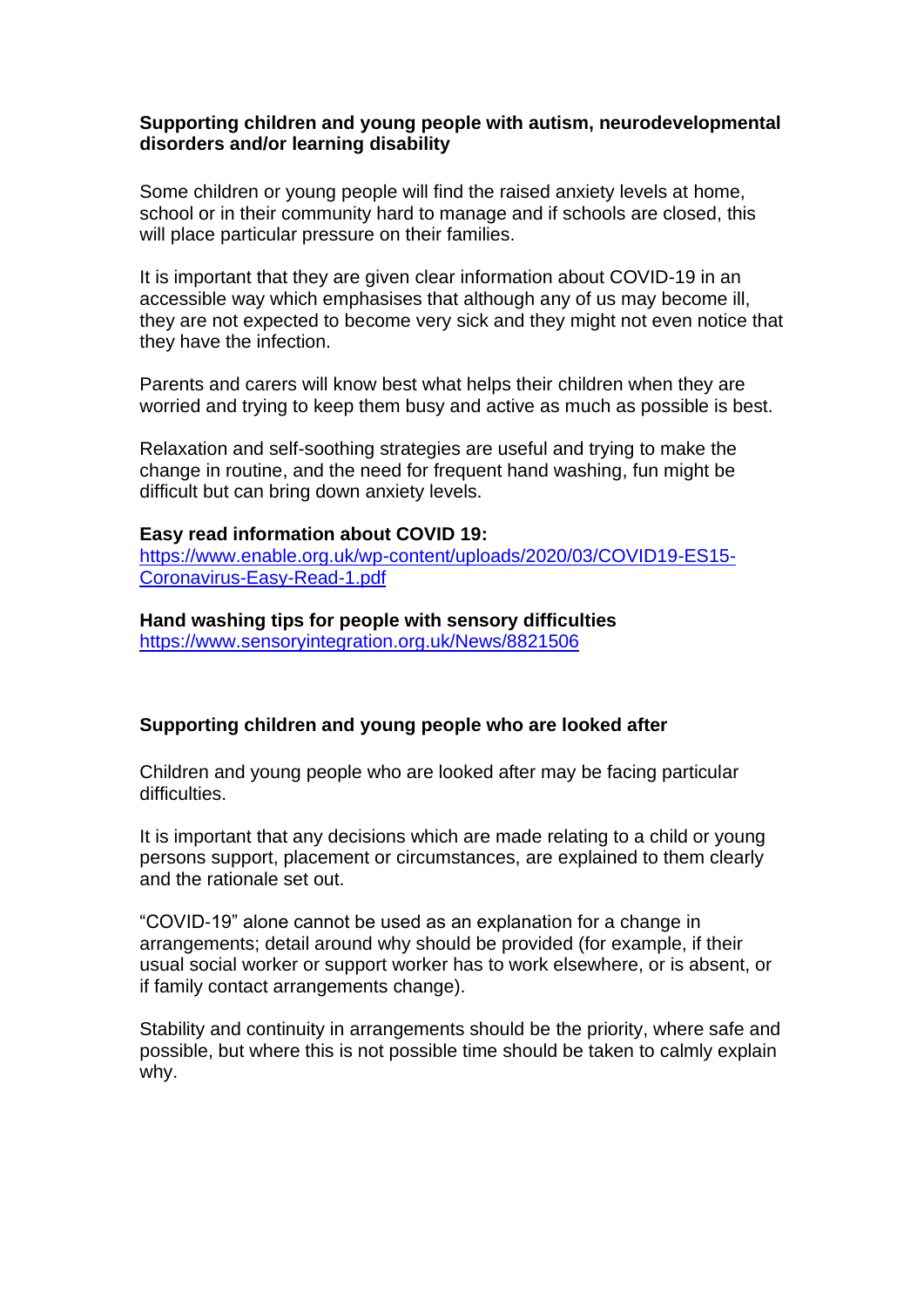### **Supporting children and young people who don't feel safe at home**

Children and young people and their families who are experiencing abuse may be affected by the impact of COVID19.

Self-isolation will impact on the accessibility of local support services and could increase the risk of harm in the home.

Making people aware that national helplines are still in operation and that children can access these, is very important.

ChildLine is a free, private and confidential service where children and young people can talk about anything. Help is available by telephone on 0800 1111 or online at: <https://www.childline.org.uk/get-support/contacting-childline>

In cases of domestic abuse, organisations should seek to support the nonabusing parent as best they can in order to keep children safe.

The Hide Out (an online space created by Women's Aid), helps children and young people understand domestic abuse, and how to take action if it's happening to them. [https://thehideout.org.uk](https://thehideout.org.uk/)

Those experiencing an abusive relationship, and friends, relatives and professionals supporting anyone in these circumstances, can download the Bright Sky app to Android and Apple mobile phones. It provides information on support and includes a journal which can safely store incidents of abuse recorded. The app is available in English, Urdu, Punjabi and Polish <https://www.hestia.org/brightsky>

Scotland's Domestic Abuse and Forced Marriage Helpline is available 24/7 on 0800 027 1234. Webchat is available at [www.sdafmh.org.uk](http://www.sdafmh.org.uk/) and support can be accessed via email at [helpline@sdafmh.org.uk.](mailto:helpline@sdafmh.org.uk) For advice, professionals can call Scottish Women's Aid on 0131 226 6606,<https://womensaid.scot/>

### **Looking after the adults**

This is a difficult time for everyone, and we all need to look after ourselves and each other.

Accessing trustworthy sources of information is important in understanding what actions you can take to protect yourself and others.

For parents and carers, it will also allow you to confidently share accurate information with your child.

Taking steps to look after your mental health are good for you, your family and those you look after. Taking time out from work and the media coverage will